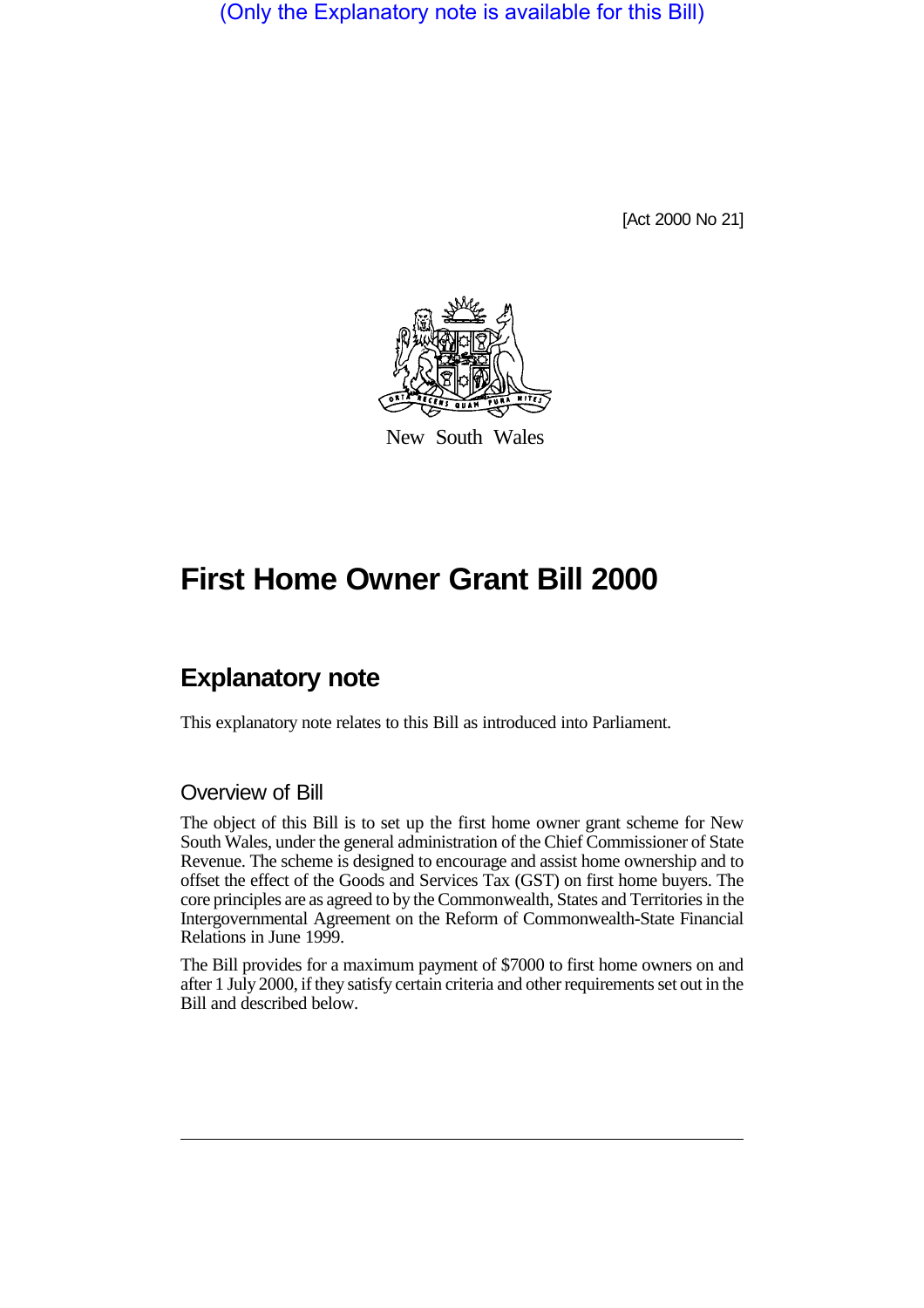Explanatory note

## Outline of provisions

## **Part 1 Preliminary**

**Clause 1** sets out the name (also called the short title) of the proposed Act.

**Clause 2** provides for the commencement of the proposed Act on 1 July 2000.

**Clause 3** contains definitions used in the proposed Act.

**Clause 4** defines a "home" as a building (affixed to land) that may lawfully be used as a place of residence and is suitable for use as a place of residence. A "building" is defined in the proposed Act as including a part of a building.

**Clause 5** defines who is an "owner" of a home, by reference to whether a person has a "relevant interest" in land on which the home is built. Subclause (2) provides a list of relevant interests, which includes the usual interest that a person has as owner of land. Subclause (3) excludes certain interests, and subclause (6) provides that an interest held by a guardian for a person under a legal disability is to be regarded as that person's interest. Subclause (4) permits the Chief Commissioner of State Revenue to recognise certain interests as relevant interests, and subclause (5) enables the Chief Commissioner to impose conditions on payment of a grant in these circumstances. Subclause (7) contains definitions of "unit" and "unit trust scheme".

**Clause 6** deals with who is a "spouse" for the purposes of the Act. Subclause (1) defines "spouses" as persons legally married or living together as a couple in a de facto relationship. Subclause (2) enables the Chief Commissioner to determine that a person is not a spouse if they are not cohabiting together though they are legally married.

## **Part 2 First home owner grant**

This Part deals with the general entitlement to the first home owner grant, the eligibility criteria to be satisfied by applicants, what constitutes an eligible transaction, how an application is to be made, and how an application is to be dealt with. The Part also deals with objections to and reviews of decisions of the Chief Commissioner.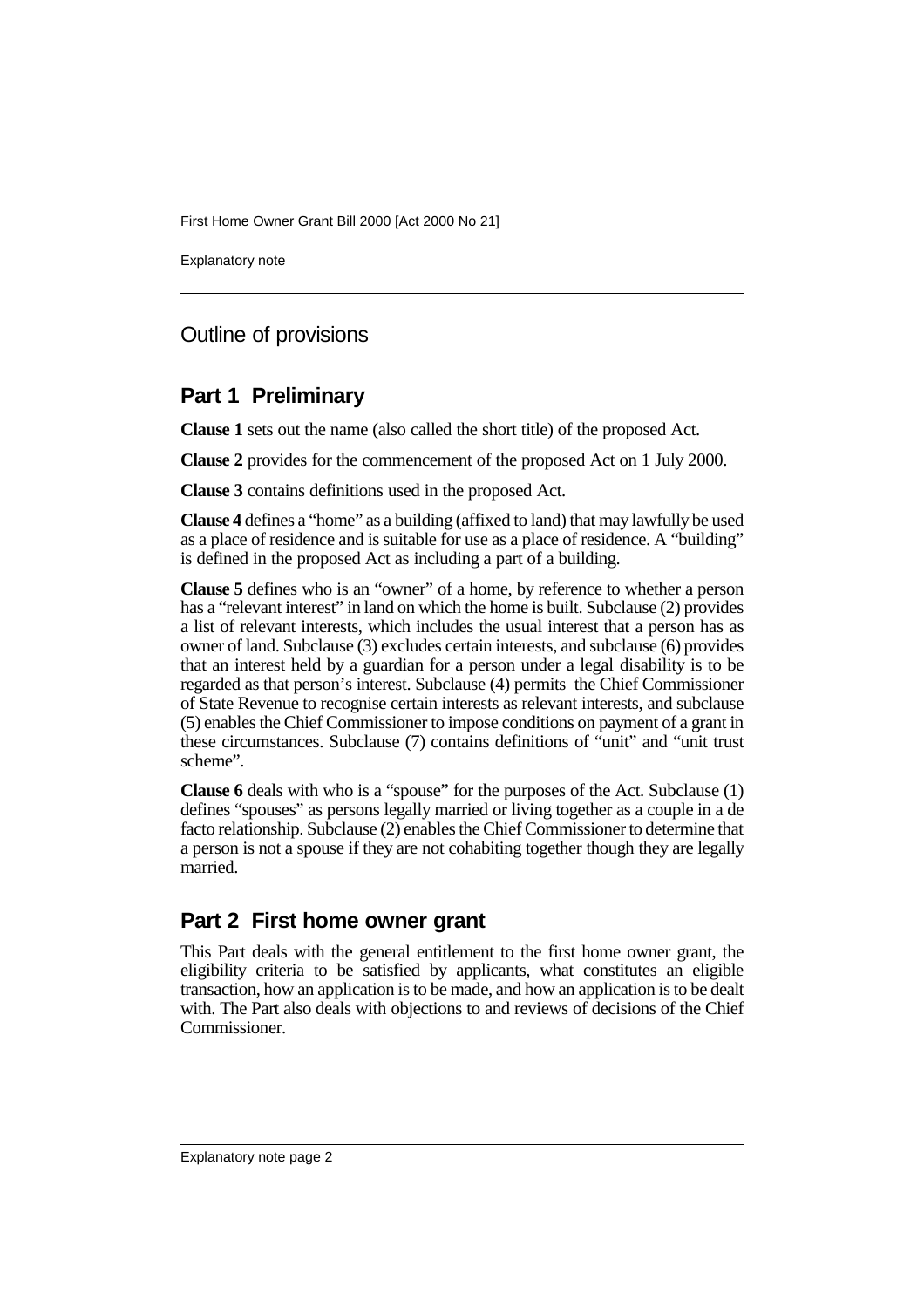Explanatory note

## **Division 1 Entitlement to grant**

**Clause 7** deals with the general entitlement to a grant. Subclause (1) provides that a grant is payable on application if the applicant (or each applicant) satisfies the eligibility criteria, the transaction involved is an "eligible transaction", and the transaction has been completed. Subclauses (2) and (3) refer to the circumstances in which a grant can be paid if an applicant does not satisfy all the eligibility criteria or if the relevant transaction has not been completed. Subclause (4) provides that only one grant is payable for the same transaction.

#### **Division 2 Eligibility criteria (applicants)**

**Clause 8** (criterion 1) provides that an applicant must be a natural person.

**Clause 9** (criterion 2) provides that the applicant, or at least one of two or more applicants, must be an Australian citizen or a permanent resident in Australia.

**Clause 10** (criterion 3) provides that the applicant (or the applicant's spouse) must not have received an earlier grant under the proposed Act or the corresponding law of another State or Territory.

**Clause 11** (criterion 4) provides that the applicant (or the applicant's spouse) must not have had a relevant interest in residential property anywhere in Australia before 1 July 2000. Additionally, the applicant (or the applicant's spouse) must not have had a relevant interest in residential property anywhere in Australia used as the residence of the applicant (or the applicant's spouse) on or after 1 July 2000 and before the date of the application, but this requirement does not apply to the property that is the subject of the current application.

**Clause 12** (criterion 5) provides that the applicant, or at least one of two or more applicants, must occupy the home as the applicant's principal place of residence within 12 months after completion of the eligible transaction or a longer period approved by the Chief Commissioner.

#### **Division 3 Eligible transactions**

**Clause 13** defines an "eligible transaction", the "commencement date" of an eligible transaction and when it is "completed", and what constitutes the "consideration" for an eligible transaction.

The clause defines an eligible transaction as:

(a) a contract made on or after 1 July 2000 for the purchase of a home in New South Wales, or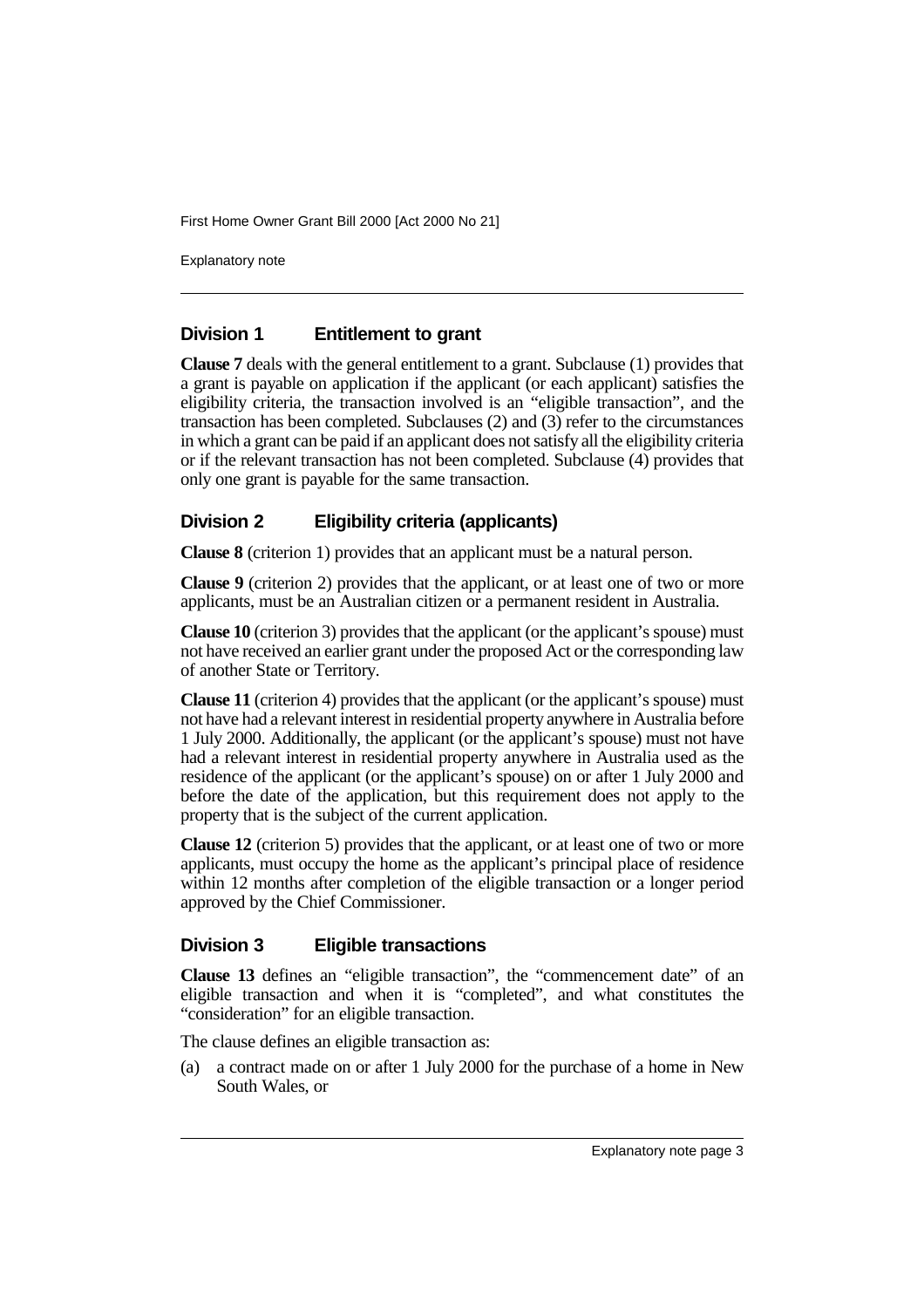Explanatory note

- (b) a comprehensive home building contract made on or after that date involving the building of a home, or
- (c) the building of a home in New South Wales by an owner builder where the building work commences on or after that date.

#### **Division 4 Application for grant**

**Clause 14** provides for the manner of making an application for a grant. An application must be made within the period starting with the commencement date of the eligible transaction and ending 12 months after completion of the transaction. However, the Chief Commissioner will have a discretion to allow an application to be made before or after that period.

**Clause 15** requires all interested persons to be parties to an application. An "interested person" is a person who will be an owner of the relevant home, unless excluded by the regulations.

**Clause 16** authorises an application to be made by a guardian on behalf of a person under a legal disability.

#### **Division 5 Decision on application**

**Clause 17** requires the Chief Commissioner to authorise payment of a grant to an applicant if satisfied that the grant is payable.

**Clause 18** provides that the amount of grant is the lesser of:

- (a) the consideration for the eligible transaction, or
- (b) \$7000.

**Clause 19** provides for payment of the grant by electronic funds transfer, cheque or any other appropriate way. The grant may be paid towards a liability for State taxes, if the applicant so requests and the Chief Commissioner agrees.

**Clause 20** empowers the Chief Commissioner to authorise payment of a grant in advance of completion of the relevant eligible transaction or in advance of compliance with the residence requirement. Such a payment is made on statutory conditions that require repayment if the transaction is not completed or the residence requirement is not satisfied within a specified period.

**Clause 21** authorises the Chief Commissioner to authorise payment of a grant on conditions determined by the Chief Commissioner.

**Clause 22** provides that an application for a grant does not lapse with the death of an applicant.

Explanatory note page 4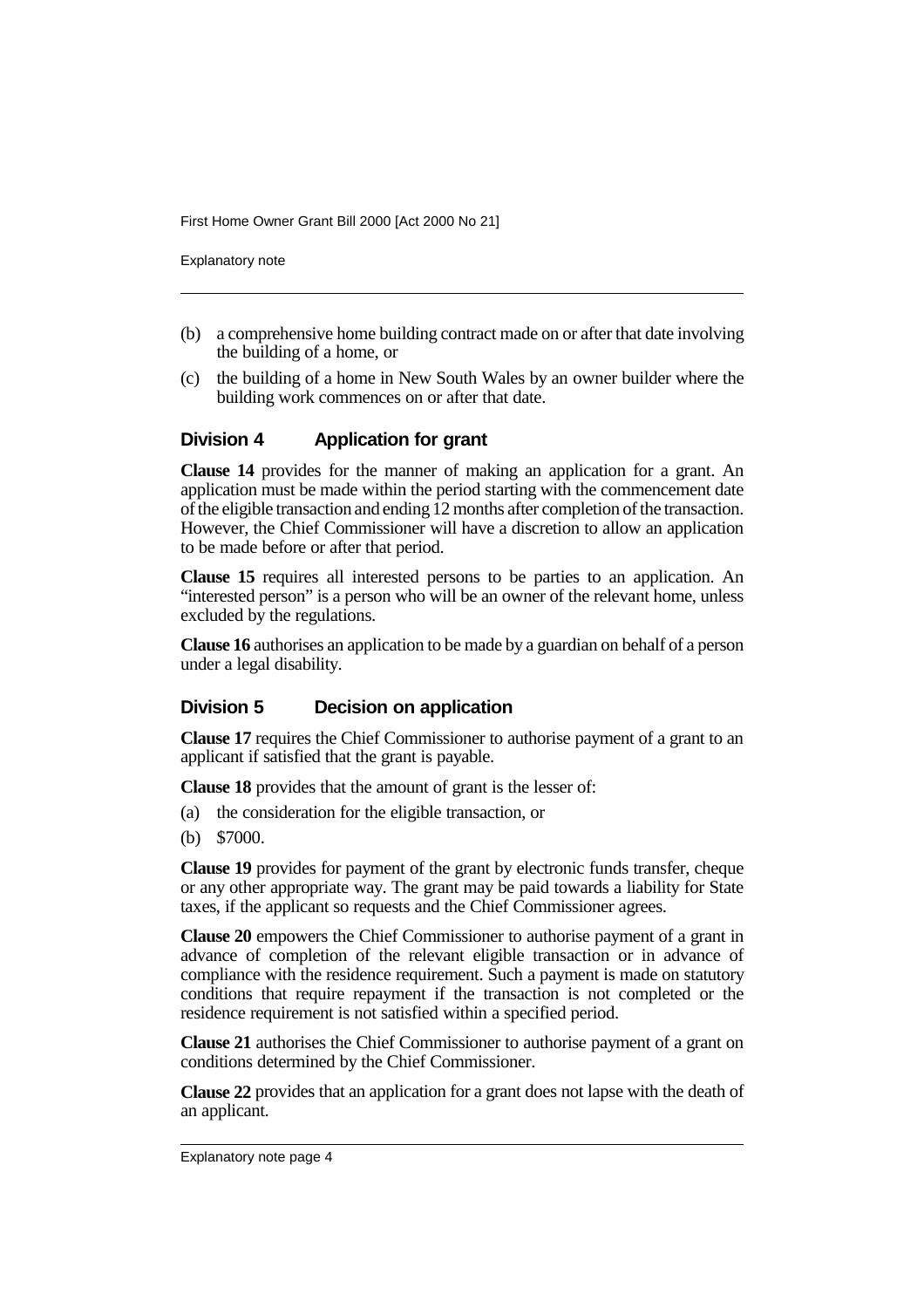Explanatory note

**Clause 23** permits the Chief Commissioner to correct a decision on an application for a grant. Such a correction cannot be made more than 5 years after the decision was made.

**Clause 24** requires the Chief Commissioner to notify the applicant of a decision to refuse an application or to correct a decision on an application, and to give reasons.

#### **Division 6 Objections and reviews**

#### **Subdivision 1 Objections**

**Clause 25** enables an applicant dissatisfied with the Chief Commissioner's decision on an application for a grant to lodge an objection with the Chief Commissioner.

**Clause 26** provides for the Chief Commissioner to confirm, vary or reverse the original decision following an objection.

**Clause 27** provides that the Chief Commissioner is taken to have confirmed the original decision if the objection has not been determined within 90 days.

#### **Subdivision 2 Reviews**

**Clause 28** permits an objector who is dissatisfied with the Chief Commissioner's determination of the objection to apply to the Administrative Decisions Tribunal for a review of the original decision.

**Clause 29** authorises the Administrative Decisions Tribunal to confirm, vary or reverse the original decision, and make further orders as to costs or otherwise.

## **Part 3 Administration**

#### **Division 1 Administration generally**

**Clause 30** provides that the Chief Commissioner is responsible to the Minister for the administration of the scheme.

**Clause 31** authorises the Chief Commissioner to delegate functions related to the administration of the scheme.

**Clause 32** empowers the Chief Commissioner to enter into administration agreements with financial institutions or other persons for exercising functions related to the administration of the scheme.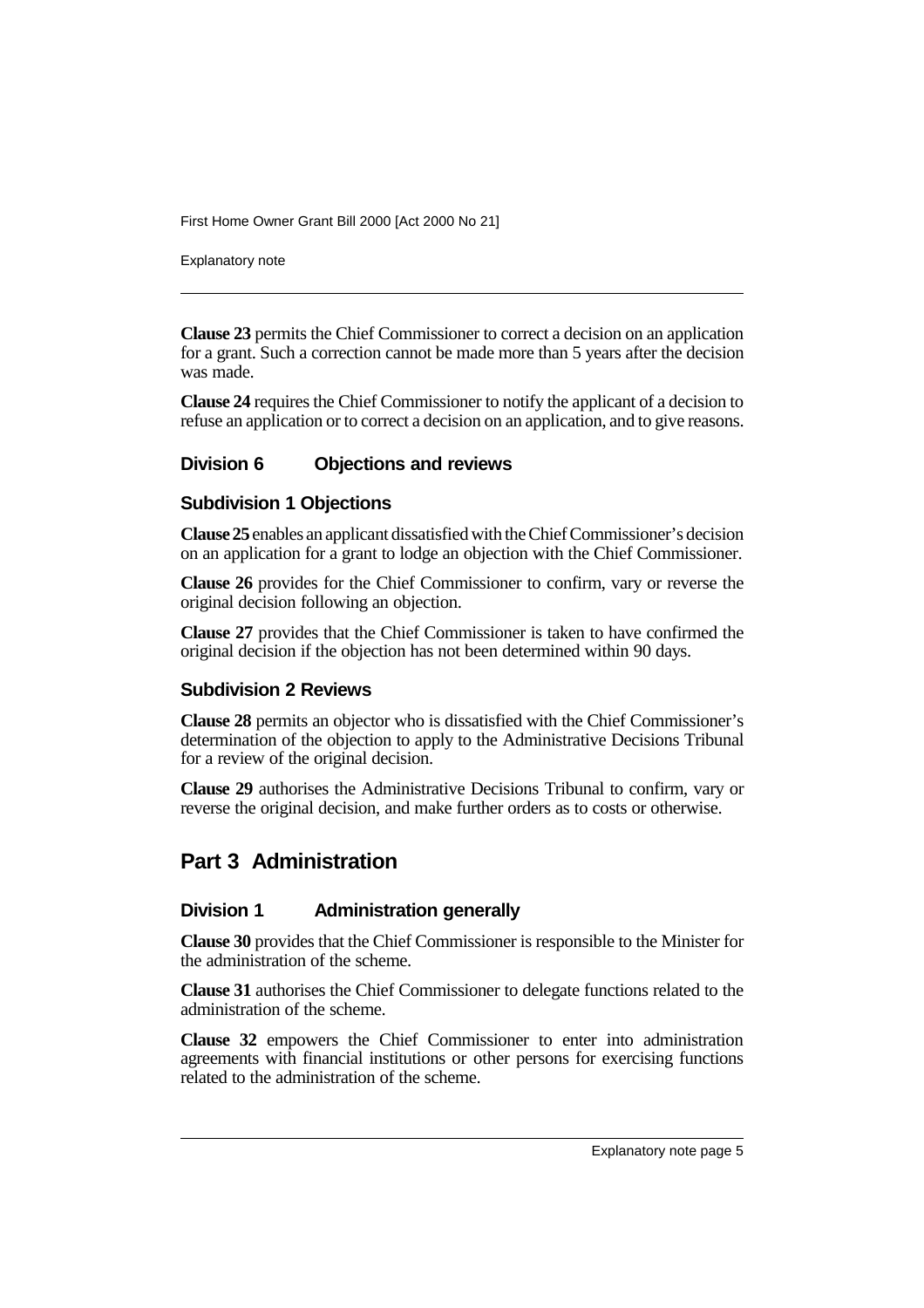Explanatory note

**Clause 33** provides for the appointment of authorised officers for the proposed Act. Persons who are authorised officers under the *Taxation Administration Act 1996* are automatically authorised officers for the purposes of the proposed Act.

#### **Division 2 Investigations**

**Clause 34** defines "authorised investigations". The term includes an investigation as to whether an application under the proposed Act or the corresponding law of another State or Territory for a grant has been properly made, and other investigations for the purposes of the proposed Act or such a corresponding law.

**Clause 35** authorises the Chief Commissioner to carry out an authorised investigation for the purposes of the proposed Act or a corresponding law of another State or Territory, and to delegate powers of investigation to the appropriate authority under such a corresponding law.

**Clause 36** empowers the Chief Commissioner to exercise certain powers in connection with an authorised investigation. These powers can require a person to give written information, to attend to answer questions, and to produce documents and records.

**Clause 37** gives the Chief Commissioner access to public documents without payment of fees.

**Clause 38** authorises the Chief Commissioner or an authorised officer to take possession of a document and to take copies, extracts or notes of it.

**Clause 39** empowers the Chief Commissioner to enter premises where the Chief Commissioner has reason to believe or suspect that there are records relevant to the administration of the proposed Act. Entry cannot be made to residential premises without either consent or a search warrant.

**Clause 40** provides that a person who has entered premises under the Division may require records to be produced, ask questions, and require reasonable assistance and facilities to be provided.

**Clause 41** deals with applications for search warrants for the purposes of the Division.

**Clause 42** makes it an offence to hinder the Chief Commissioner or an authorised officer from exercising functions under the Division or to refuse or fail to comply with a requirement made, or to answer a question asked, in accordance with proposed section 40.